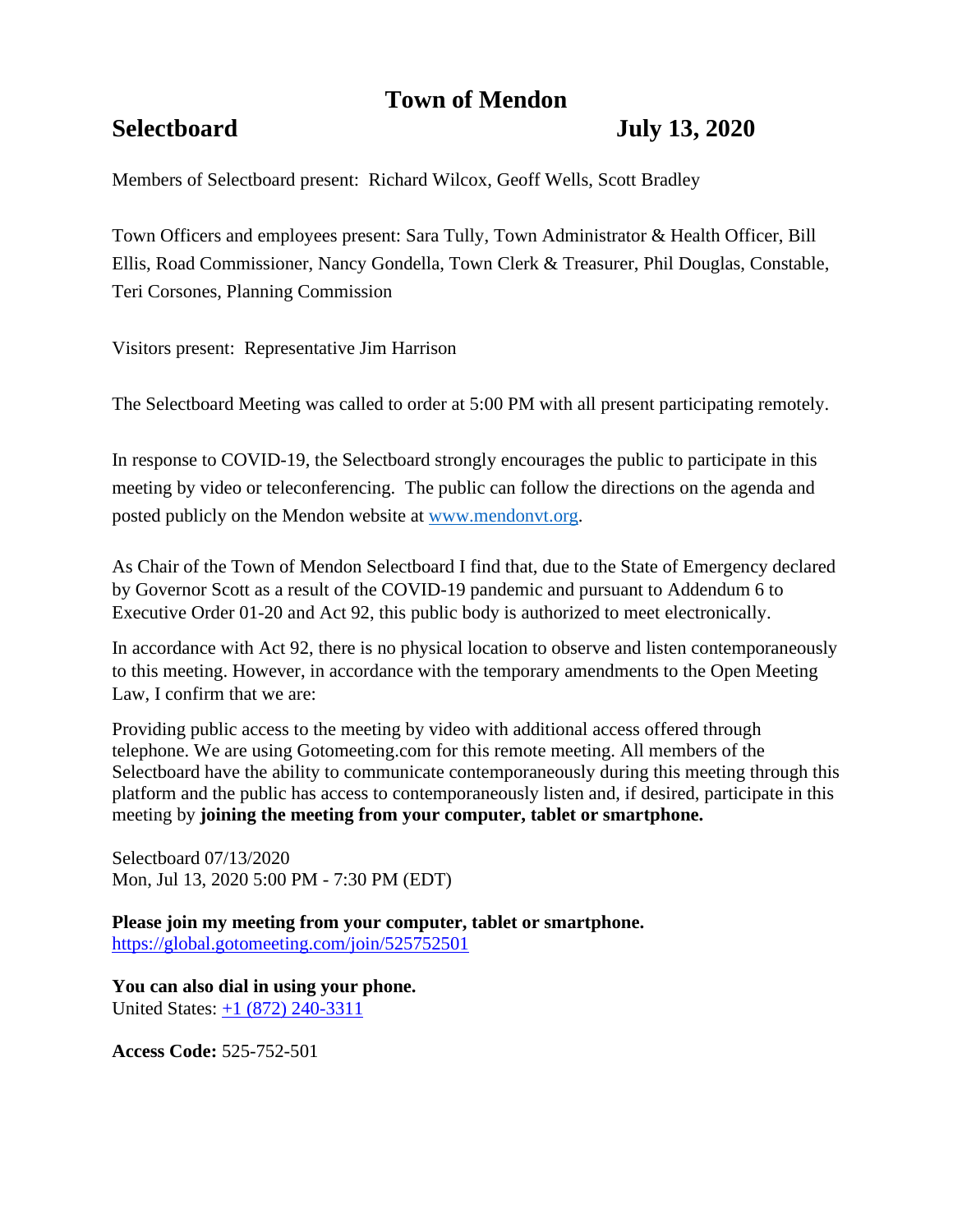New to GoToMeeting? Get the app now and be ready when your first meeting starts: <https://global.gotomeeting.com/install/525752501>

- a) Providing public notice of instructions for accessing the meeting. We previously gave notice to the public of the necessary information for accessing this meeting, including how to access the meeting using telephone and video in our posted meeting agenda. Instructions have also been provided on the town website at: www.mendonvt.org.
- b) Providing a mechanism for the public to alert the public body during the meeting if there are problems with access. If anybody has a problem, please *e-mail mendonclerk@comcast.net* and
- c) Continuing the meeting if necessary. In the event the public is unable to access this meeting, it will be continued to a time and place certain.

Please note that all votes taken during this meeting that are not unanimous will be done by roll call vote, in accordance with the law.

Let's start the meeting by taking a roll call attendance of all members participating in the meeting.

Roll call: Richard Wilcox, Geoff Wells and Scott Bradley

Agenda: R. Wilcox moved to approve the agenda with the addition of Town Plan Public Hearing, H966 and status of in-person office meetings. Motion seconded by G. Wells. The Selectboard unanimously approved the motion.

## Administrative Matters

*Selectmen's Orders* were reviewed. Motion by R. Wilcox to approve payroll for the period ending 06/27/2020 in the amount of \$10,698.96 and to approve payroll for the period ending 7/11/2020 in the amount of \$11,076.22. Motion seconded by G. Wells. The motion passed unanimously. Motion by R. Wilcox to approve pay orders for the period ending 06/30/2020 in the amounts of \$46,078.80, \$25,392.17 and \$30,405.00 and to approve pay orders for period ending 7/9/20 in the amounts of \$2,589.56 and \$533.93. Motion seconded by S. Bradley. The Selectboard unanimously approved the motion.

Minutes of Previous Meeting: R. Wilcox moved to approve the minutes of June 22, 2020. Motion seconded by S. Bradley. The Selectboard unanimously approved the motion.

## Business

*Rep. Jim Harrison* attended the meeting to provide the Selectboard with some updated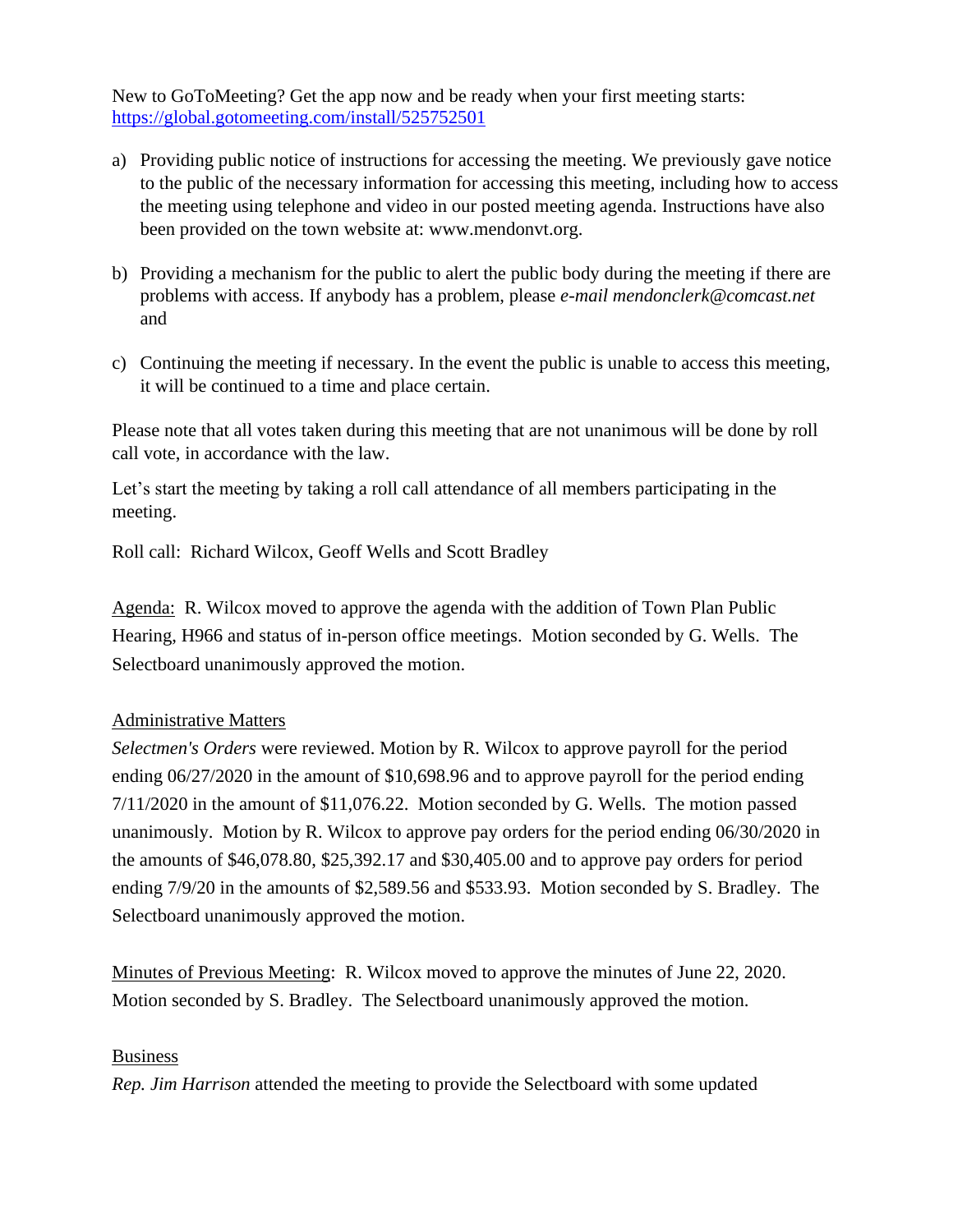information regarding the legislative session as it has extended into the summer due to the COVID-19 pandemic. It is expected the state will have effects regarding recovery for years to come. The legislature acted to provide for the ability for online meetings, implemented voting changes and expanded healthcare licenses. Money is available from the CARES Act that is being distributed through various grants. There will be \$13,000,000 available for local government reimbursement on eligible COVID-19 expenses. These include expenses like hazard pay, supplies, equipment, and plexi-glass shields for offices. Municipalities can apply for up to \$25 per capita for their towns. There is \$2,000,000 being distributed for the digitalization of records for municipalities. The legislature has been discussing a policing bill that bans choke holds and requires towns to collect data regarding traffic stops as well as to require police officers to intervene in situations and will address a requirement to utilize body cameras.

*Financial Update* N. Gondella provided a financial update for the Selectboard that anticipates a cash balance of approximately \$100,000 to end the 2019-2020 fiscal year. Reduced spending by \$10,000 and increased revenue by \$93,000 will contribute to the cash balance forward number. N. Gondella continues to finalize the year end fiscal year budget and will make a recommendation to the Selectboard in order to set the 2020-2021 tax rate. It is expected that the tax rate will be set at the first Selectboard meeting in August.

*Preparing to Set the Tax Rate S..* Tully presented the tax rate flyer for 2021-2022. Once N. Gondella determines the cash balance forward number the tax rate can be finalized. The time frame of setting the tax rate was discussed and the Selectboard should have all the information required to set the tax rate at the first meeting in August.

*Primary Election Update* N. Gondola discussed the primary election and requirements for social distancing in limiting the number of occupants in the building for the election. The office is processing 200 absentee ballot requests and expect this trend to continue.

*AT&T Status* The ZBA has informed the Selectboard that they have completed a deliberative session and should have a report available for review this week. T. Corsones requested an update on process for filing comments to the PUC. The Selectboard stated the ZBA will be handling the issue. N. Gondella reported the final Statistics of the survey conducted regarding the AT&T project. There were 54 responses of which 52% supported the project and 41% opposed the project with 7% issuing no opinion. The responses 2 whether the town should impose additional expenses to oppose the project 23% supported while 76% opposed spending additional funds to oppose the project.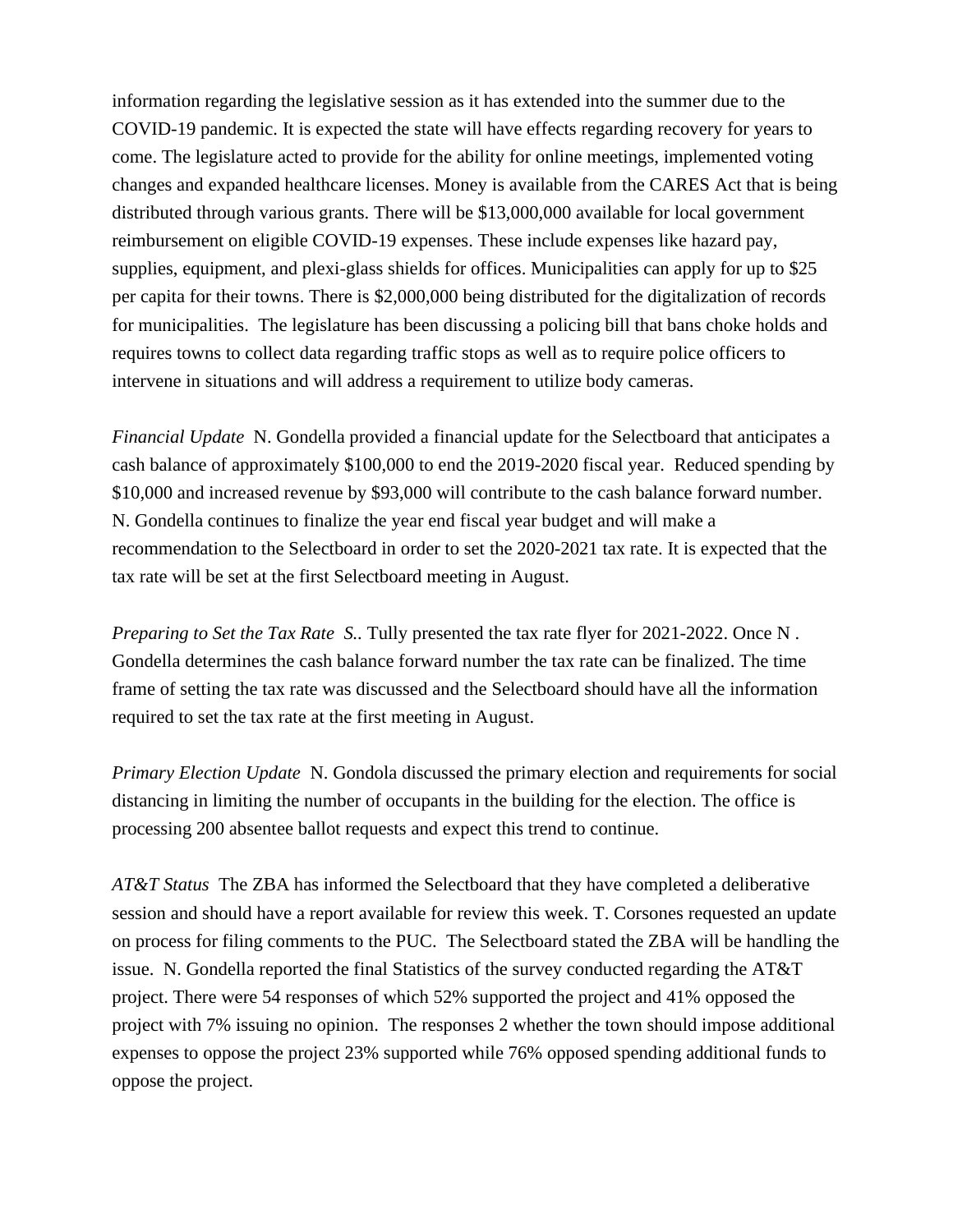*COVID-19 Response & Town Government Operations-* N. Gondella reported the cost to respond to the COVID-19 pandemic is approximately \$12,500 for the town of Mendon. Some of these expenses include communications, face masks and plexiglass shields for the office, computers to work remotely, sanitizing agents and cleaners, staff time to respond to regulations and additional cleaning requirements and to install a wireless VTEL router for internet access in the parking lot. S. Tully reported that updated guidance from the State allows playgrounds to open, but recommend hand sanitizer be available. The Selectboard discussed this is difficult to regulate at the Mendon recreation Area and determined the play structures should remain closed and fenced. The capacity of individuals utilizing the Mendon Recreation Area has also increased to 150 people. S. Tully will update signage to be posted at the Mendon Recreation Area. S. Tully reported the state has determined quarantine requirements for out-of-state travel to those counties that have a higher COVID-19 caseload then Vermont. In order to protect the health of the town's employees, officials and the general public that utilize municipal buildings and vehicles, S. Tully and R. Wilcox have drafted a memo for out of state travel guidance for employees and elected & appointed officials. They are requesting Selectboard approve for distribution. The Selectboard approved the memo for distribution.

*Appropriations Request Proceedure* The Selectboard discussed the appropriation request procedure for getting on the ballot for Town Meeting 2021. Although petitions would not be due until January 2021 many organizations start obtaining signatures early in the fall. The Selectboard has received a request to amend the appropriation request procedure for filing a petition signed by 5% of the voters based on the exposure to COVID-19. The Selectboard continues to believe that the requirement of the petition demonstrates community support for an organization. However, they agreed that if an organization was funded in the 2020-2021 budget as approved by the voters and the request remains at the same value that the Selectboard will waive the petition requirement for the 2021-2022 budget. This is a one-year exception and the town will revert back to the petition requirement for following years. Any new requests or if an organization wants to increase their request, a petition signed by 5% of the voters needs to be submitted by January in order to get on the ballot. S. Tully will inform the organizations that are currently being funded of this change in the appropriation request procedure for town meeting 2021. The Selectboard also request that it be posted on the town's website.

*Rutland County Sheriff Contract* Motion by R. Wilcox to amend the motion on June 22, 2020 to approve and sign the contract with Rutland County Sheriff to provide coverage for 32 hours per week at \$44.52 per hour without specifically specifying the contract will guarantee a certified